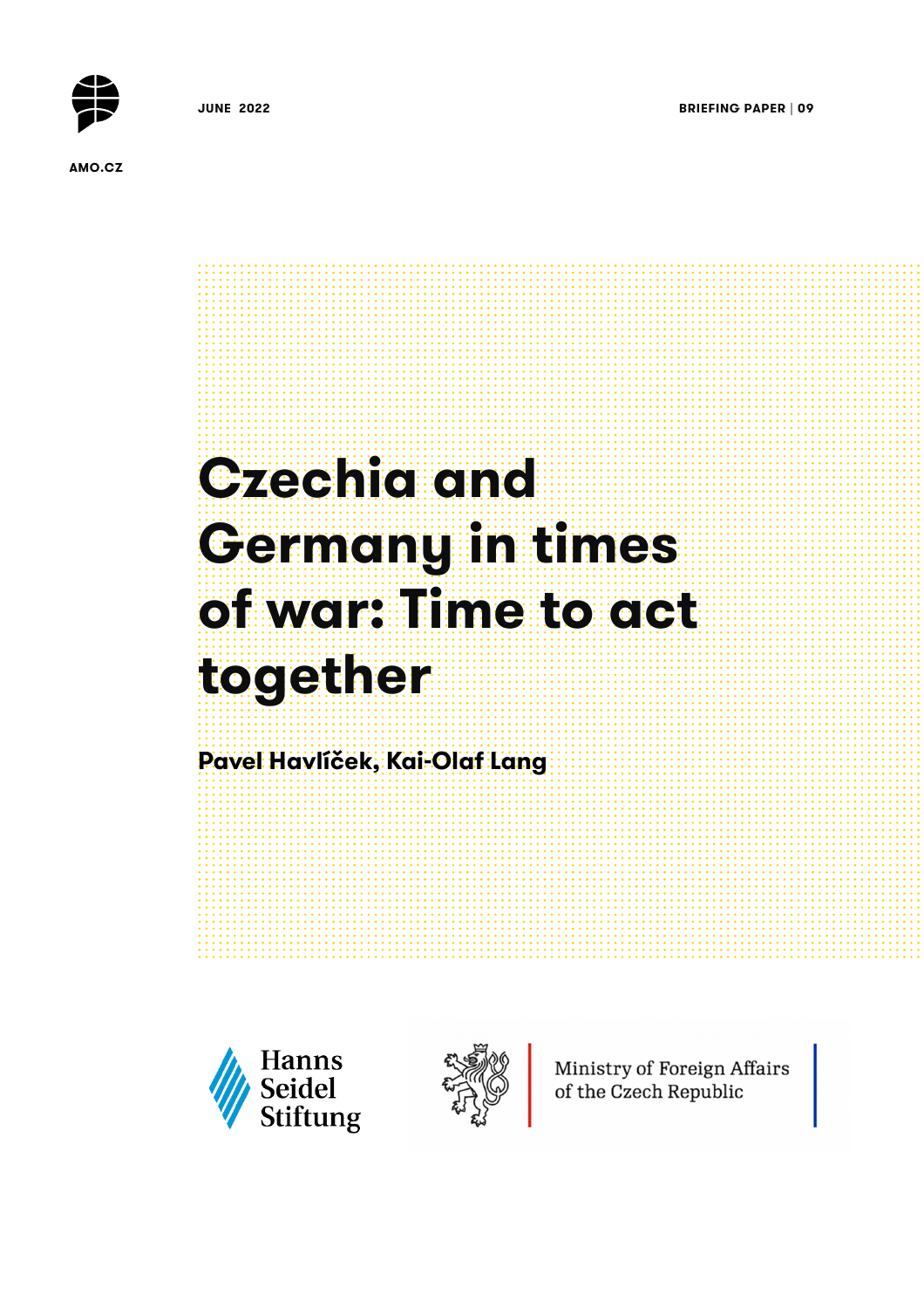

Publikace byla podpořena z prostředků v rámci dotačního programu Ministerstva zahraničních věcí České republiky Priority zahraniční politiky ČR a mezinárodní vztahy./ The publication was supported by the Ministry of Foreign Affairs of the Czech Republic in the framework of the grant program Czech Foreign Policy Priorities and International Relations.

Gefördert vom Auswärtigen Amt aufgrund eines Beschlusses des Deutschen Bundestages./ Supported by the Federal Foreign Office based on a resolution of the German Bundestag.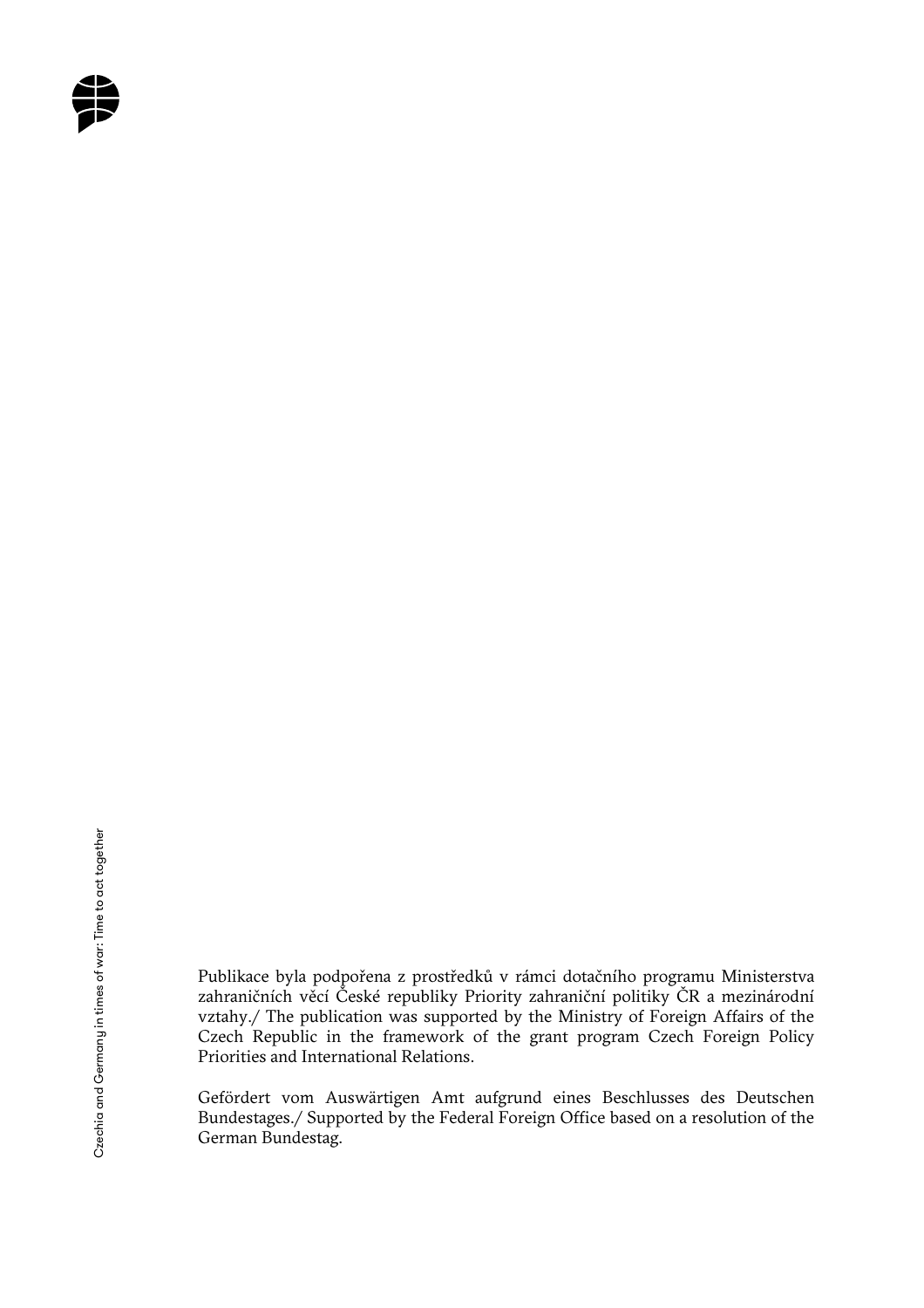

| Together for more security in Europe 7                 |  |
|--------------------------------------------------------|--|
|                                                        |  |
| A new European perspective for Ukraine  11             |  |
|                                                        |  |
|                                                        |  |
| <b>Instead of conclusions: How to deal with Russia</b> |  |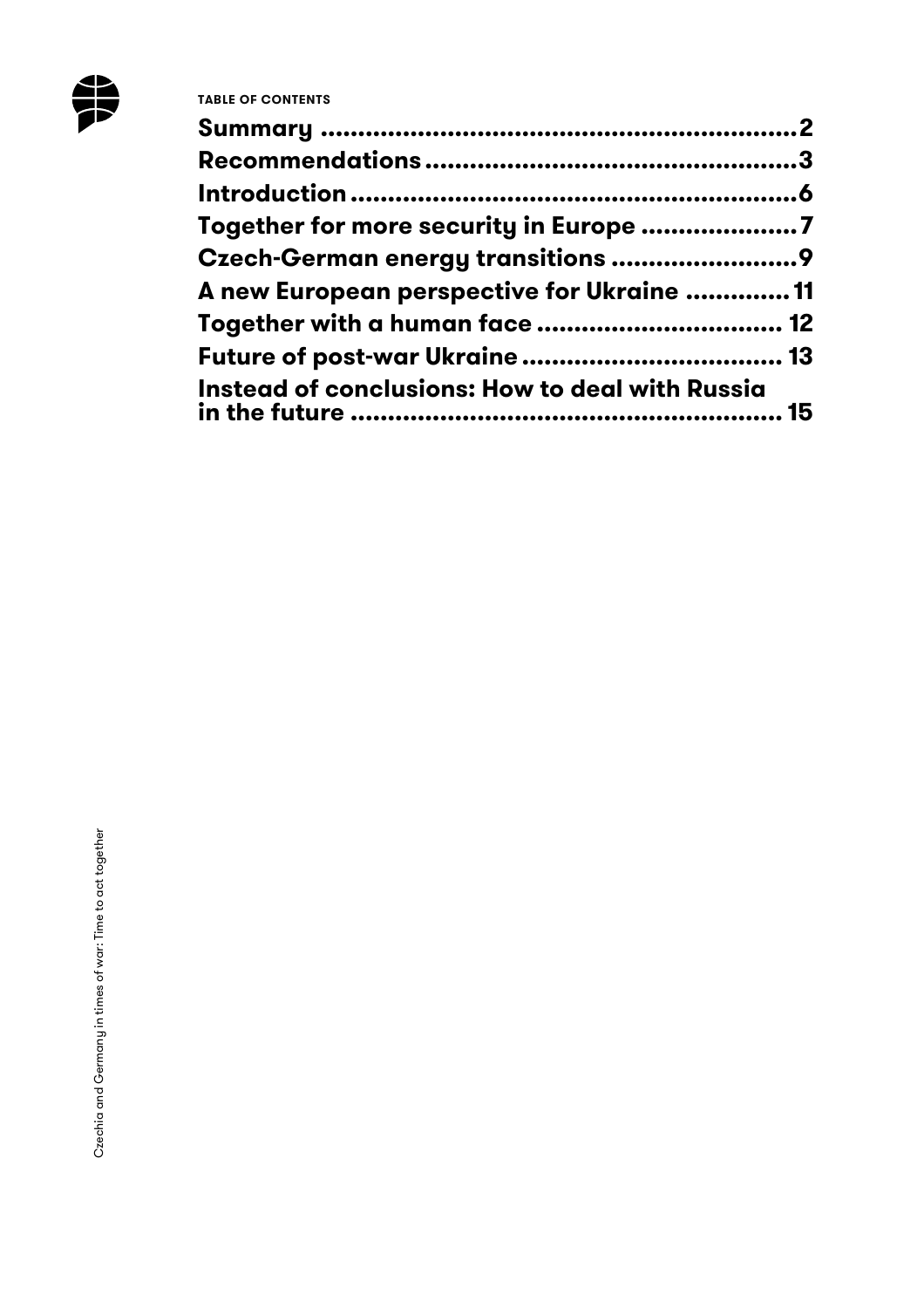

## **Summary**

**→** 

**→** 

**→** 

- **→**  Despite historically positive relations between Czechia and Germany, there are some gaps between both partners on the issue of the Russian war against Ukraine, which could put a strain on the partnership.
- **→**  The political transition after elections and the preoccupation with crisismanagement related to the Russian aggression in both countries hampered collaboration and coordination in the time before the war.

Energy, security policy and modernisation of armed forces as well as the fight against hybrid threats and the dialogue on humanitarian problems caused by the Russian invasion represent particularly significant areas with untapped potential, which both countries should prioritise to achieve a more efficient cooperation.

**→**  On the other hand, future relations of the EU with both Ukraine and Russia as well as certain aspects of the concept of EU Strategic autonomy (sovereignty) are among the possibly divisive issues, which should be firmly anchored in political consultations and in the Strategic Dialogue.

Mutual respect, a more structured exchange of opinions - for example through a sort of Czech-German "mini-strategic-compass" or a 2+2 format of exchange between foreign and defense ministers - and deepened political engagement from both sides, are key for establishing an effective dialogue and preventing future misunderstandings and disagreements.

The EU and the West must come out of this crisis stronger. A more efficient cooperation between Czechia, which is going to head the EU over the next six months, for which it is going to need partners, and Germany, which is the most powerful and economically relevant member in the community, can considerably contribute to ensuring the unity and effectiveness of the West.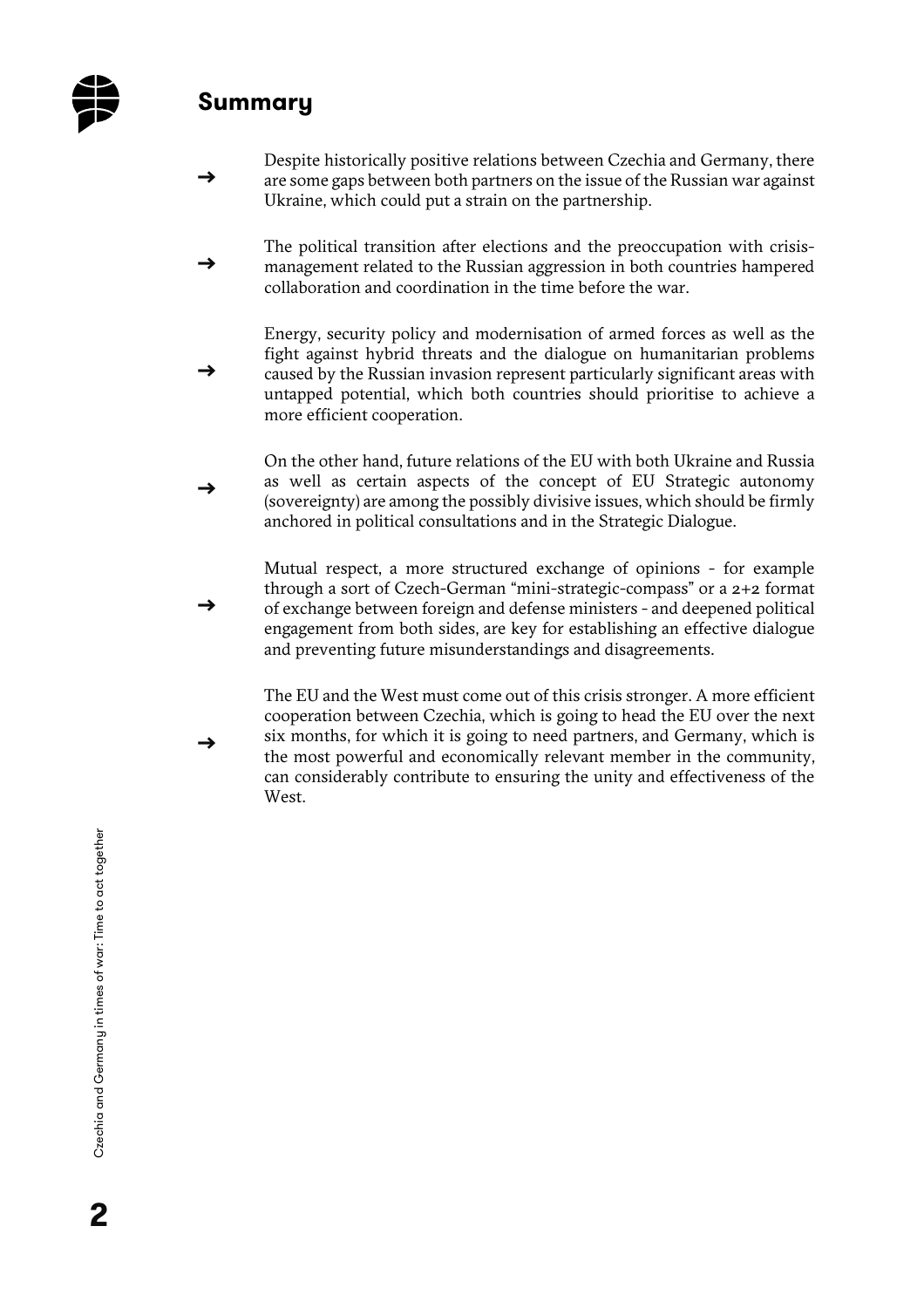

#### **Recommendations**

**→** 

**→** 

**→** 

**→** 

In this time of crisis and war, Czech-German relations are in relatively good shape. The dialogue between the two countries is intensive and it is buttressed by a multitude of institutional and informal channels of communication. However, there is still a huge scope for cooperation. This also holds true for the Czech-German dialogue specifically regarding the ongoing war in Ukraine. Both countries have strengthened their exchange on the war and on how to deal with Russia, but they could and should do more. This requires a common strategic reflection, more political "investment" by Germany in bilateral ties and more Czech understanding regarding Germany's behavior – which, due to its size and influence has a special role to play in the EU and in NATO, but which is also in need of time to carry out strategic reorientations in key policy areas. A crucial part of any stronger and more efficient partnership lies in better mutual understanding, sharing perceptions of threats and challenges as well as future opportunities and therefore:

> If Ukraine receives candidate status, both countries should – together with other EU members – strengthen their efforts to support EU-related reforms in Ukraine (and Moldova and possibly Georgia) and to give more momentum to EU enlargement in the Western Balkans too. Irrespective of the candidate status Germany and the Czech Republic should work to swiftly open up new forms of inclusion for Ukraine into the EU, e.g. by bringing it into the single market and more and more policy areas.

> Post-war relations with the Russian Federation represent one of the crucial challenges, where the perspectives of both partners could significantly differ in the future. Apart from ongoing issues related to the war, Czechia and Germany should start a debate soon on how to deal with Russia and Putin's regime in the future. The Strategic Dialogue should be one platform for initiating such a conversation between both partners in a safe and confidential environment.

> Czechia and Germany should more closely align their future plans for arms modernisation and investment in the area of security. Given the increasing amount of defense spending in the context of Germany's Zeitenwende and Czech plans to enlarge its defense budget, it could be useful to look for synergies.

> On the strategic level both countries should deepen their common reflection on NATO's future orientation, particularly on the implications of the war for the new Strategic Concept of the Alliance. The common participation in NATO battle groups in Lithuania and Slovakia makes Czechia and Germany important contributors to security on the Eastern flank of NATO. Both countries should also reflect on their future capability developments in the context of deterrence and defense of NATO partners.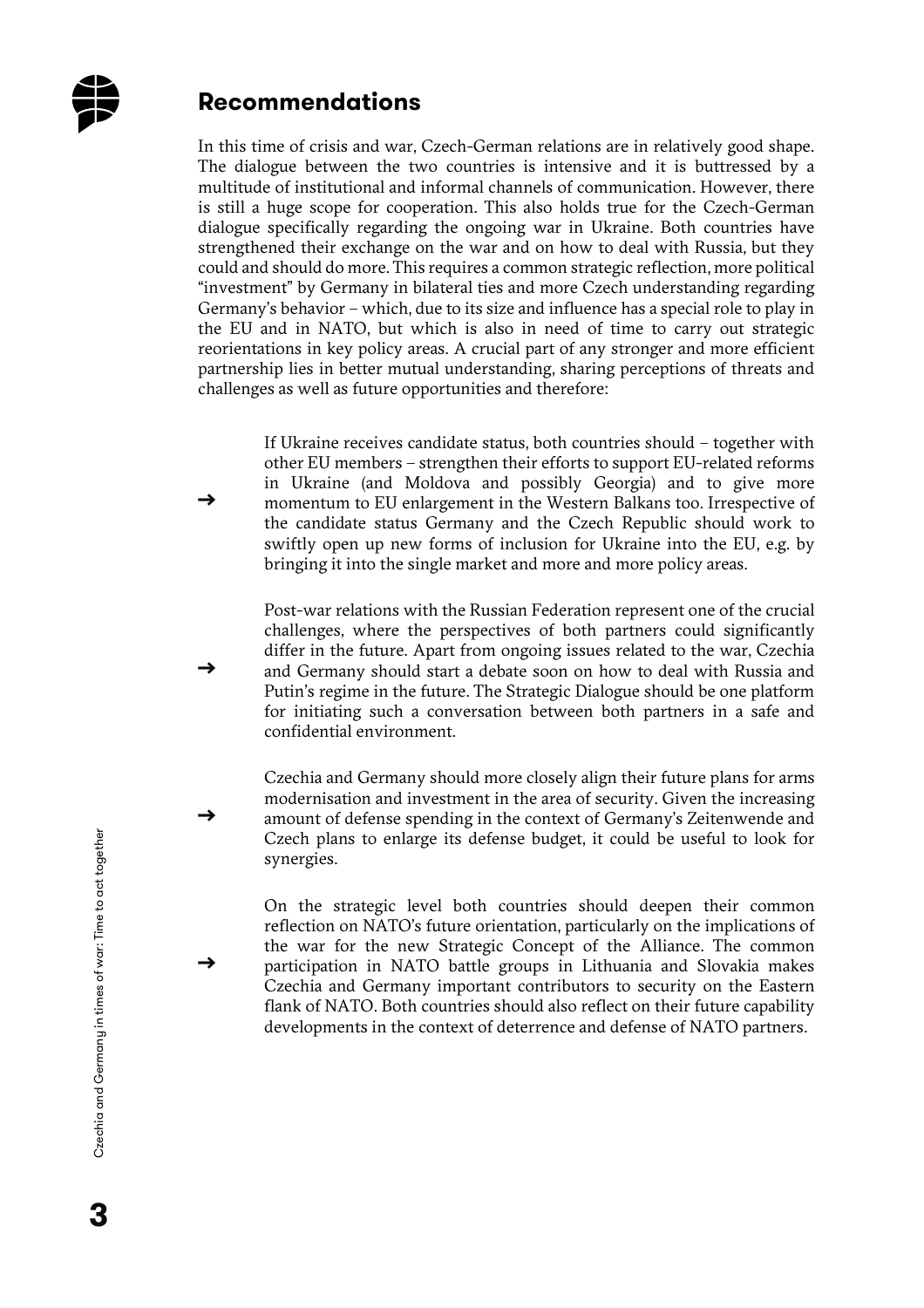

**→** 

**→** 

**→** 

**→** 

**→** 

**→** 

**→** 

Czechia and Germany could initiate a process of establishing a "Mini-Strategic-Compass" for their cooperation, in which they - bearing in mind the main strategic documents of the EU and NATO - would try to develop a common threat assessment and define common efforts to international challenges, particularly related to Russia and Eastern Europe. This could be based on regular common meetings of foreign and security ministers (the so-called 2+2 format), which would send a strong political signal of the will to strengthen security policy cooperation..

In the field of energy, Czechia and Germany have to invest in deeper interconnectedness in the existing formats and to develop new opportunities, such as the LNG terminals in the north of Germany. Therefore a shared reflection about infrastructure planning and possible common projects should be anchored on the political and working levels of both governments.

Also, thematic German-Czech energy fora could be organized and be devoted to issues like smart-grids, decentralization of the energy market or energy efficiency in housing and industry as well as the use of hydrogen. This could be embedded in debates about the state of energy security and national diversification strategies in both countries.

Governments should also inform each other on a regular basis on objectives and projects planned in the context of the RePowerEU programme, which aims to reduce the energy dependency of the EU on Russia. Closer cooperation on the green and energy transition will be strongly beneficial based on the close interconnectedness of both economies, particularly from the Czech side.

It will be strongly beneficial for Czechia and Germany to promote a closer coordination and exchange of best practice in the area of humanitarian dialogue and integration of Ukrainian refugees in both societies, in particular in the areas of education, social and healthcare systems. This is also important for cross-border relations and preventing malign practices stemming from the uncontrolled flow of people around the Schengen zone. It is also important in order to prevent societal polarisation, especially in the Czech Republic.

Czechia and Germany should engage in a more intense dialogue on the future of Europe and should more closely align their thinking about concepts of Strategic Autonomy (sovereignty) and should try to come to at least similar conclusions for the period after the war, for which the upcoming Czech presidency of the Council of the EU represents a good opportunity.

The post-war reconstruction of Ukraine represents another major topic for bilateral relations. Based on the strong mutual ties between Czechia and Germany, it is essential to look for common opportunities and offer shared capacity in the reconstruction and rebuilding of Ukraine in order for it to have a strong, prosperous and resilient economy. Both countries should look for projects which could strengthen priorities and the process of the Europeanization of Ukraine in the context of future rebuilding efforts.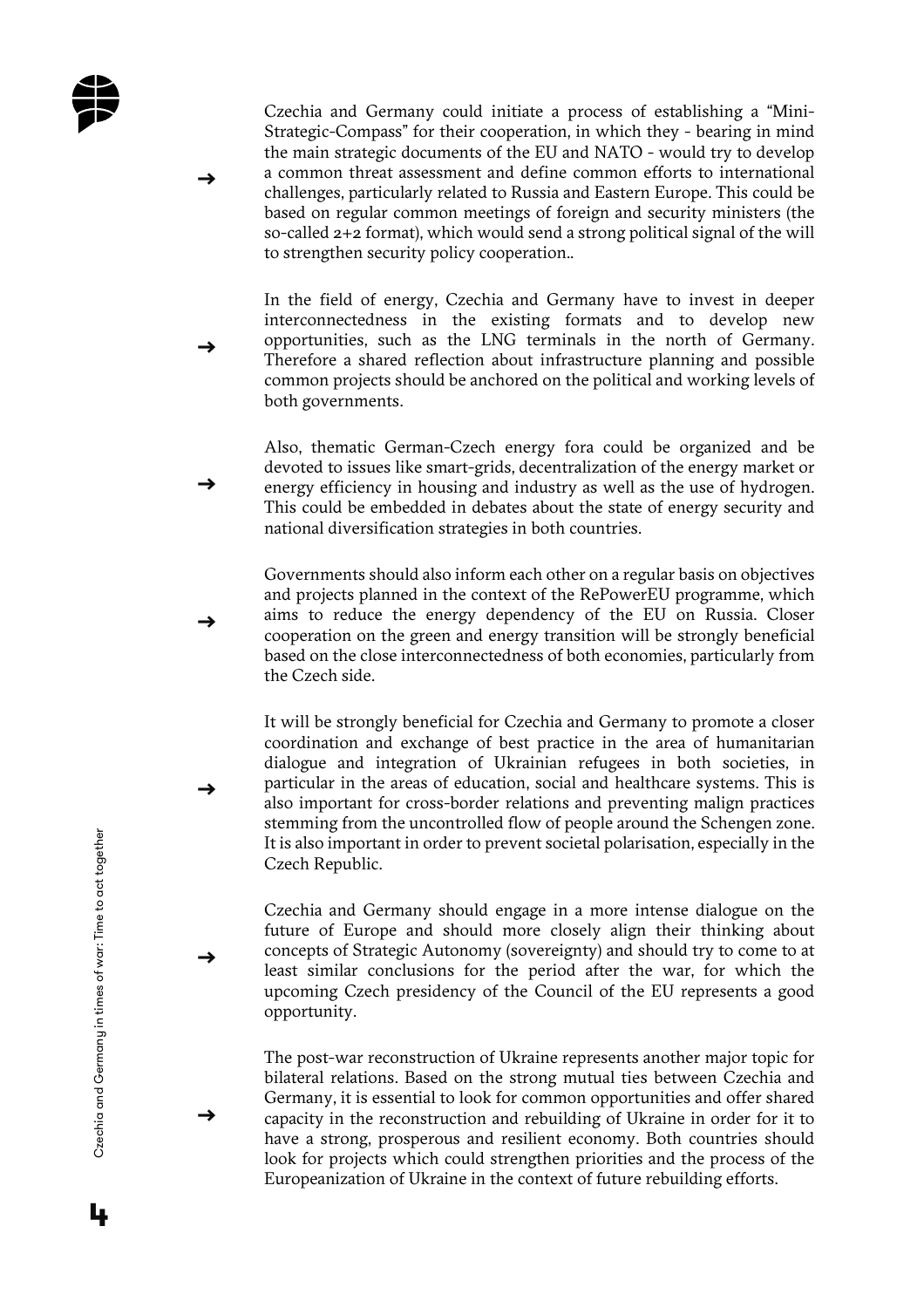

**→** 

Czechia and Germany should exchange examples of best practice in the area of international justice and war-crimes investigation. Both countries have their own experience with transitioning from an authoritarian system of governance to a democratic and pluralist one, including investigating the perpetrators of crimes against human rights or war-crimes, particularly in Germany. The area of international justice and bringing it to the EU level could represent another point on the agenda of bilateral talks on Eastern Europe and post-war Russia.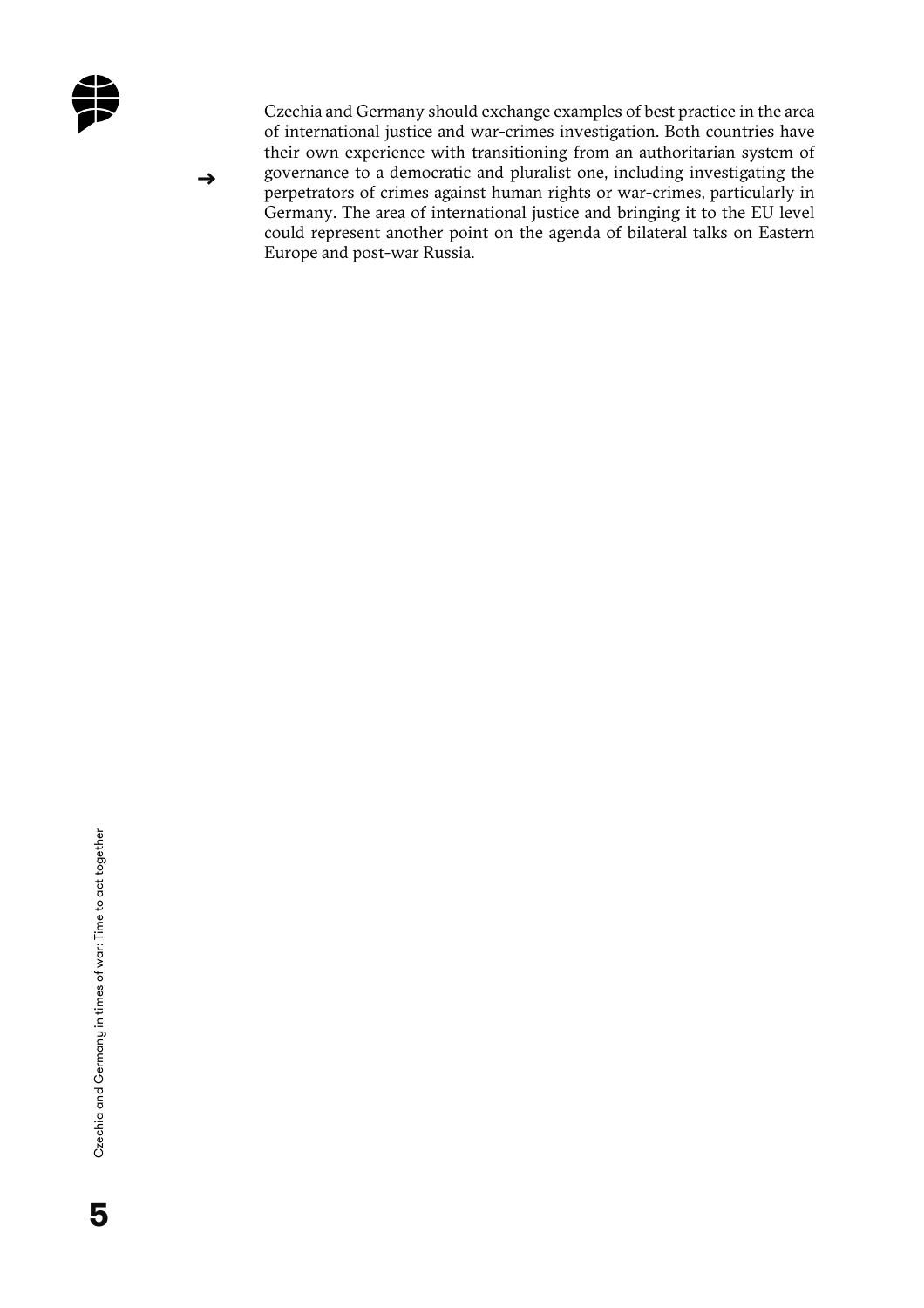

#### **Introduction**

Russia's war in Ukraine is not only a brutal attack against a neighboring country, it is also a defining moment for the West. NATO and the European Union (EU) are looking for ways to respond to the combative violation of basic principles in international affairs and to improve security in Europe. Both the Czech Republic and Germany are engaged in searching for a more resolute response vis-à-vis an increasingly unpredictable Russia. That is why since Russia's assault both countries have endorsed the sending of messages of unity and determination from NATO and the EU to Moscow. This is no coincidence, since both in the Czech Republic and in Germany relations with Russia for a long time have been intensive and burdensome at the same time, with the latter element having substantially increased since 2014. This does not mean to say that the Czech Republic and Germany had similar approaches to Russia. Germany has a long track-record of cooperation with Russia, and it behaved – also due to difficult historical legacies – on the basis of a traditional predilection for a cautious "handling" of Russia, hoping an offer of constructive cooperation with the West, and particularly with the EU could at least provide for some stability in mutual relations. It is true that elements of a business-oriented approach of Realpolitik towards Russia have also been present in the Czech Republic to some degree, but calls for a more hawkish posture have risen considerably during the last years, especially after the so-called Vrbětice affair in April 2021. And of course, asymmetries have also left their marks on bilateral relations with Moscow: German-Russian relations after 1990 or 1991 have been of high relevance for Europe generally, both for EU-Russia contacts and for security on the continent; in contradistinction to that, Czech-Russian relations were unbalanced, and Russia, which invested (politically and financially) in cooperation with Germany, which it saw as an anchor in Western Europe, treated the Czech Republic as one of various medium-sized Central European countries of limited significance and space to maneuver on its own. However, all in all, Czech and German postures and policies towards Russia for many years since the early 1990s have been less divisive than, for example, in German-Polish relations, where quarrels around Russia have led to political dissonance and growing mistrust.

As a result (and as presented in an earlier briefing paper),<sup>1</sup> Czech and German approaches towards Russia and Eastern Europe have comprised both commonalities and differences, making the Czech-German dialogue on these issues multifaceted and differentiated. Russia's war against Ukraine has forced the Czech Republic and even more so Germany to rethink and overthrow many of their assumptions concerning Russia, Eastern policies and foreign policy in a broader sense. Bearing in mind the congruities and diversities, both partners should use Russia's operation against Europe's security and the tragedy of Ukraine to look for new ways and opportunities to come closer together. After years of a rather constructive exchange about Russia, Berlin and Prague should turn the response to the war in Ukraine into a mandate for substantial cooperation, filling the bilateral strategic partnership with new content that would suit its ambitions and that would embolden EU and NATO action. More than 25 years since the signing of the Czech-German Declaration on Mutual Relations and their Future Development, bilateral ties are close, friendly and built on a solid basis with a variety of common institutions. Whereas Russia's war initially caused some uncertainty regarding each other's behavior, strong ties and an openness for coordination on both sides have swiftly contributed to intense communication and attempts to overcome the disagreements.

A set of high-level visits of Czech PM Petr Fiala and FM Jan Lipavský to Berlin and many German politicians and representatives of the government to Prague

<sup>1</sup> Pavel Havlíček and Kai Olaf Lang, "Czech–German Dialogue on Russia: In Need of Reinforced Cooperation", 2. 5. 2022, Association for International Affairs (AMO) in Prague,

https://www.amo.cz/en/czech-german-dialogue-on-russia-in-need-of-reinforced-cooperation-2/.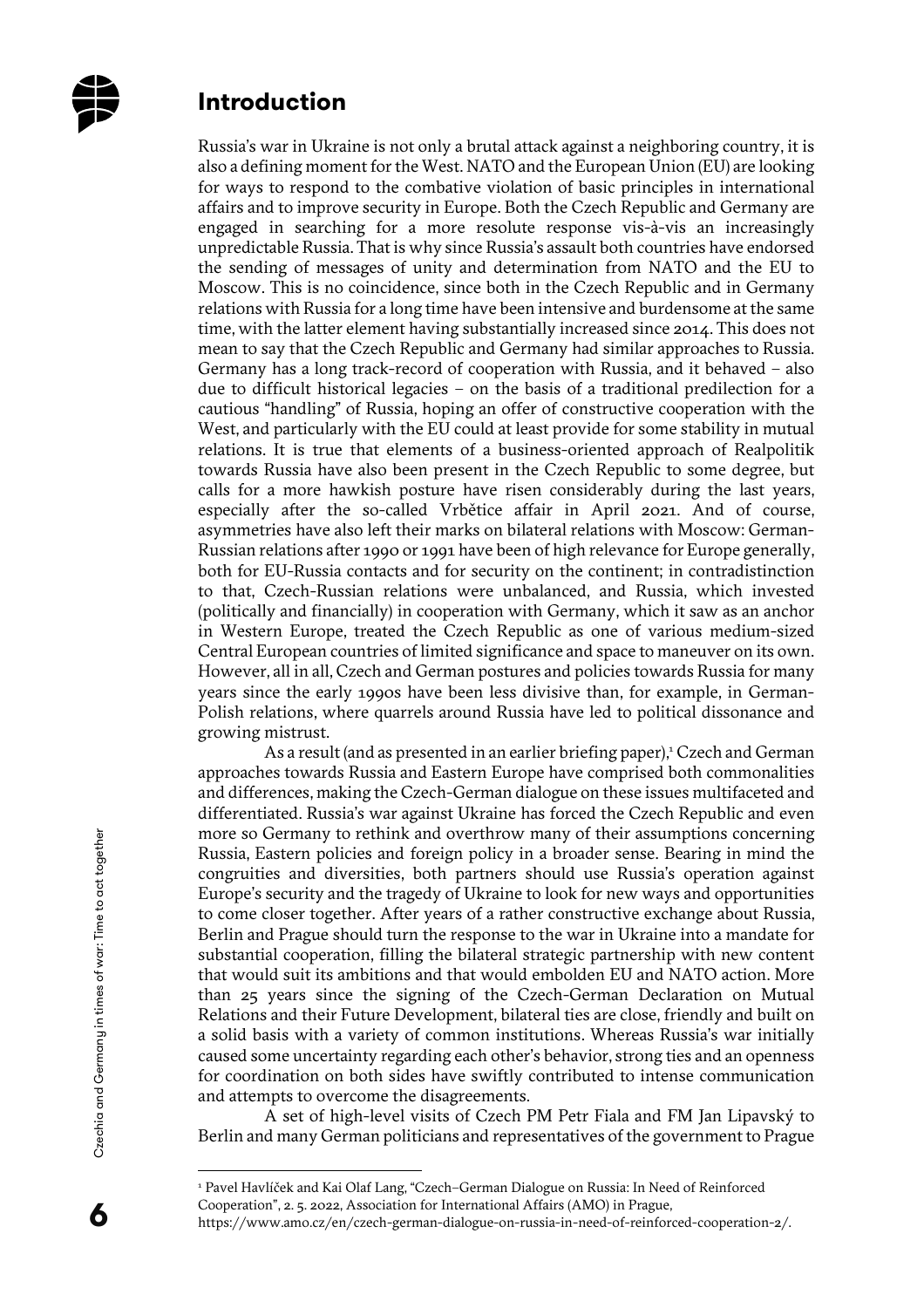clearly illustrate that there is a growing common understanding and widely grasped need to face shared problems and challenges, especially in the context of the Russian war against Ukraine. This sped up many ongoing processes and helped to overcome domestic and international limits, which could be seen still before 24 February 2022. Also, the meeting of the Strategic Dialogue at the beginning of May 2022 showed that the institutional substructure of mutual contacts is working and able to cover urgent questions related to the war.

While governments in both countries look for new ways to do more together in order to solve the ongoing crisis caused by the Russian war in Ukraine, they also need to reflect on the previous state of play inherited from past cabinets, especially when it comes to dependencies on Russia in particular fields. Putin's war is not only taking human lives in Ukraine, but also pushing millions of people to flee their country. The conflict is also escalating the tensions in the socio-economic systems of both actors, increasing the rates of inflation and pushing people into poverty, especially in the Czech Republic. In addition, Russian energy blackmail is causing a high level of unpredictability in the business sector and among households as well, particularly in Germany.

The following sections of the policy paper offer a deeper look into the bilateral dynamics in the energy and security sectors, as well as green and digital transformations, but also bring to the floor necessary debates on the post-war Ukraine and the future of Eastern Europe. There is also a broader discussion on the foreign policy perception of international relations, including the view on Russia, on which both actors should try to move closer to each other in order to promote more efficient policies, which could tackle the crisis.

Even if the process of re-establishing mutual links after the change of governments in Berlin and Prague took quite some time, Czech-German relations are now back to a productive setting with ongoing dialogue on burning bilateral issues.

The incoming Czech presidency of the Council of the EU is an occasion not only for reinforced cooperation, but also to equip Czech efforts with more political clout and to promote common ideas to the European level.

Bearing in mind the peculiarities and legacies of both countries, when it comes to relations with Russia and Eastern Europe, this paper outlines a variety of policy areas, where the Czech Republic and Germany might cooperate in order to further security and stability in Europe given Russia's war against Ukraine. Reflecting the potential for common action, the paper proposes ideas, tools and platforms, which could contribute to additional collaboration not only on a bilateral level, but also in NATO and the EU. It is particularly five fields, in which cooperation appears to have potential: security, energy, Ukraine's European prospects, humanitarian aspects and the reconstruction of post-war Ukraine. Finally the paper looks at possible challenges in dealing with Russia as well as Ukraine in the future.

#### **Together for more security in Europe**

The search for more security will be a leitmotif of European and transatlantic policy for many years to come. Unlike in the 1990s during the war in the Western Balkans and unlike in the phase of the "war on terror" after 2001, the issue now is not security through intervention and peacekeeping, but the protection of NATO's territory from "classic" military aggression. So in a sense the West, and particularly NATO, is going "back to its roots," that is, to a threat environment similar to that of the Cold War. The context has changed, of course, and new risks have been added, but the essence now is to make the West defensible and to protect its vulnerable zones.

The conditions under which the Czech Republic and Germany have entered the phase of new confrontation in Europe, which opened on 24 February 2022, differ less than might appear at first glance. It is true that in the Czech Republic, especially in the foreign policy establishment and in the current government, a determined course has been adopted that includes a policy of complex containment vis-à-vis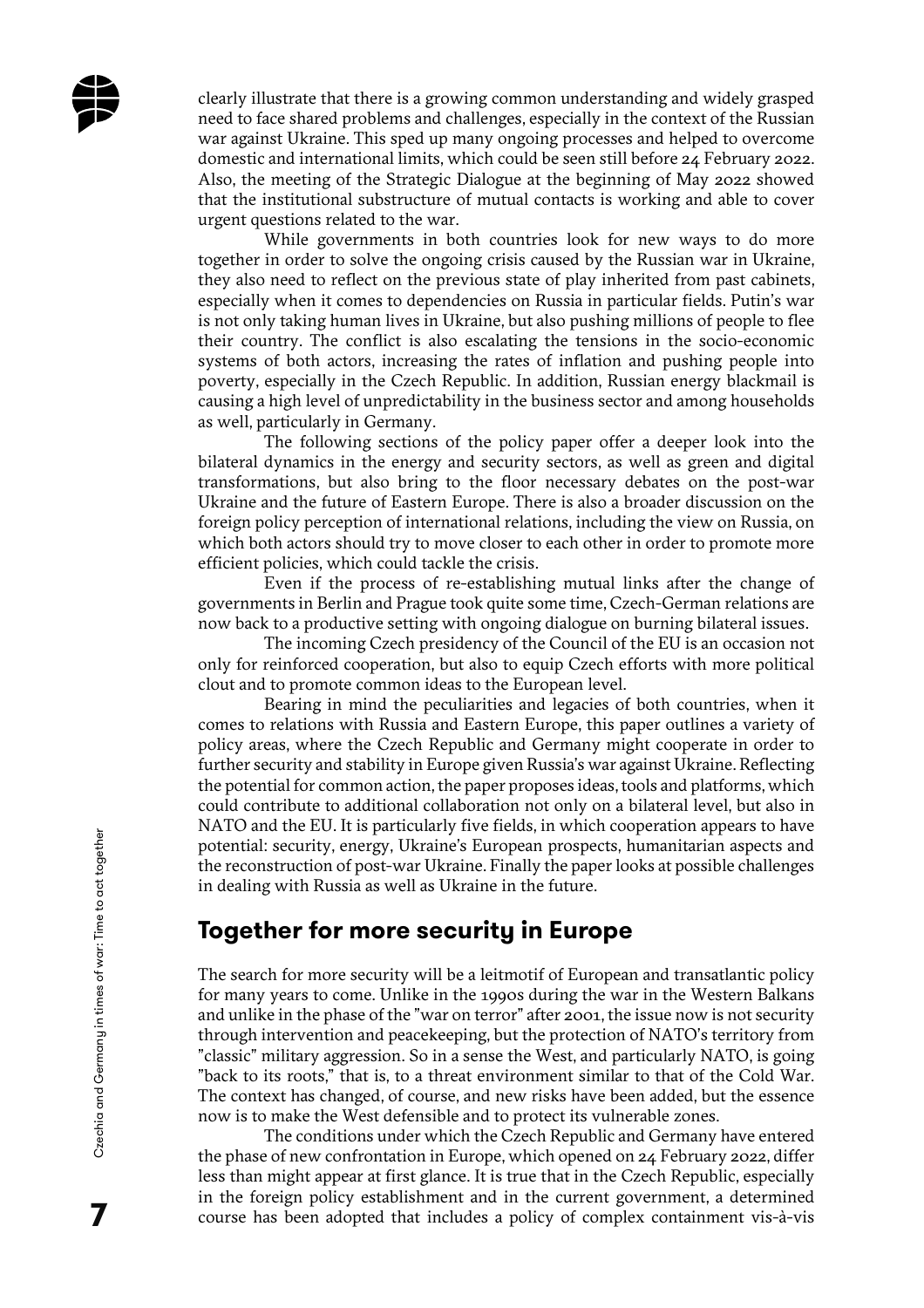

Russia, a rapid and sustained military reinforcement of NATO's Eastern flank, and overall a substantial upgrading of the Alliance and its capabilities. There is no doubt that Czechia has now moved closer to Poland or the Baltic states - a process that had been in the offing since the Vrbětice attacks of 2021, but which is now clearly visible. Even though the Czech Republic does not belong to the group of "frontline states" in a geographic sense, politically and mentally it is now part of it. From this point of view, Germany is observed to some degree with suspicion. For the Czech Atlanticists now in government, Berlin acts too hesitantly and too indecisively, because it shies away from Russia's threats of escalation. The internal German debates about arms deliveries to Ukraine or the laborious negotiations about additional defense spending (including a 100 billion euro special fund for the Bundeswehr) are a source of frustration for those who do not trust Germany and who regard the "turnaround" in security ("Zeitenwende") as a flash in the pan rather than a breakthrough in German security policy.

A second look, however, reveals that the Czech Republic and Germany share common ground in many respects. Both countries have historically been dilatory in meeting NATO's two percent target on military spending, albeit for different reasons. Their publics largely accepted a pragmatic policy toward Russia, with only certain segments of the societies seeing Russia as a threat to national security. And in the political landscape, there were proponents of both a realpolitik approach and a tougher approach to dealing with Russia. Especially in the Czech Republic, the debate has therefore been strongly polarising and politicians often instrumentalised it to achieve their own political goals.

Against this background, there are numerous opportunities for Czech-German cooperation. Both countries should consciously reflect on the strategic goals they pursue within the framework of NATO and the EU. In general terms, these would be the consolidation of the West as a Euro-Atlantic community and an improvement of alliance defense capabilities supported by strong messaging of political unity, internally and externally.

On a practical level, both countries can build on a variety of existing cooperation formats. For example, the Czech Republic and Germany cooperate in the Alliance's Battle Group in Lithuania as part of NATO's Enhanced Forward Presence. Both participate in several parts of the PESCO initiative as part of the CSDP. Czech forces are an important part of the Framework Nations Concept and a Czech brigade is affiliated with a brigade with a German armored division. Within the Strategic Dialogue, a working group deals with the further development of defense and military cooperation. The establishment of a NATO presence under Czech leadership and considerable German participation in Slovakia in the wake of the Ukraine war has created a new component of German-Czech military cooperation, which has not been there in the past, especially when it comes to the new leadership of similar NATO missions on the eastern flank.

For the near future, the following projects, among others, could be pursued in the German-Czech dialogue. At the strategic level, NATO's orientation should be reflected on the basis of the new Strategic Concept and the decisions of the NATO Summit in Madrid. The Strategic Dialogue, as well as exchanges between foreign and defense ministries, could focus on discussing the special requirements of the Central European sub-region of NATO's Eastern Flank (i.e., the area between the Northeastern Flank and the wider Black Sea region) - also involving Slovakia and other NATO partners from the region. Bilaterally, Czechia has a positive experience with the  $2+2$  format of foreign and security ministers with, for example, Poland, which could be applied to Germany as well to complement the strategic dialogue high-level exchange. Moreover, parliaments could also play a role in deepening the dialogue on security issues. Common declarations of the committees in charge of security or foreign affairs (or their chairpersons) of the Bundestag, the Czech Chamber of Deputies or the Czech senate as well as common visits of members of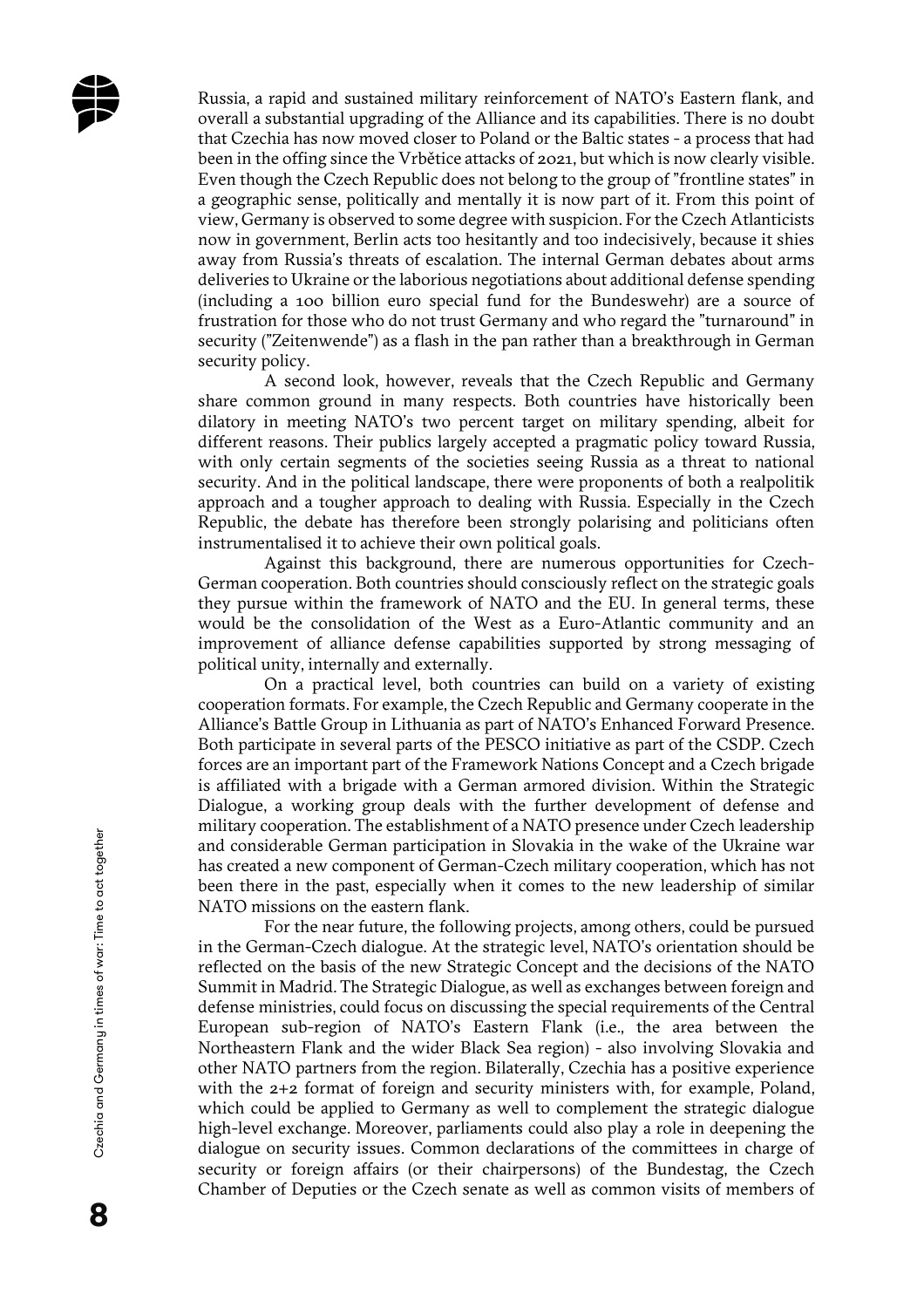parliaments to countries like Ukraine, Moldova or Georgia could strengthen the parliamentary dimension of bilateral efforts for more security in Europe's East.

Cooperation on special capabilities such as Deployed Force Infrastructure or CBRN defense (the Czech Republic is home to NATO's Joint Chemical, Biological, Radiological and Nuclear Centre of Excellence) developed in the context of the Framework Nations Concept should be consolidated in light of the new challenges, coming especially from Russia.

Emphasizing the key importance of NATO, both countries should explore how the EU's CSDP can be further developed, thereby strengthening the alliance. For example, further development of the European Peace Facility, which has supplied funding for purchases of Ukrainian military equipment, could be one concrete idea. Also, Prague and Berlin could initiate a reflection about what the Strategic Compass might do to enhance security in Europe's East or possibly in other vulnerable parts of the EU and its neighborhoods, e.g. by developing regionally focussed action plans for the Baltic Sea or the Black Sea. On a strategic level, the German-Czech axis and discussions on European defense could help to constructively bring together "European"-oriented countries (such as France) and "American"-oriented ones (such as Poland).

Defense spending priorities with regional, bilateral, or multilateral implications, any consequences for existing cooperation, and possible synergies related to increased defense spending could be debated between the MoDs and other relevant line ministries of both countries. This is particularly true since both countries are planning to quickly and substantially increase their spending but also suffer from weak and slow public tendering procedures. Therefore, an exchange of best practice could be strongly beneficial.

A new element is the delivery of 15 German Leopard 2 A4 tanks to the Czech Republic as a substitute for Czech tanks that have been provided to Ukraine. The so-called loop exchange creates new cooperation needs, for example in training, but also opportunities for armaments cooperation and maintenance, which could further empower bilateral ties.

#### **Czech-German energy transitions**

The Czech Republic and Germany are engaged in a profound restructuring of their energy sectors. Whereas until recently for Germany this meant primarily the way to sustainable and climate-friendly energy production, in the Czech Republic the position towards greening and a swift move to CO2-reduction was more reluctant. In both countries, the question of security of supply appeared to be less salient as compared to e.g. Poland or the Baltic states, which felt themselves to be under longterm Russian pressure. Germany felt secure since it assumed that Russia would always be a reliable supplier. The Czech Republic considered itself to be a safe transit country, despite the delays to the Nord Stream system and its only having onshore connections, e.g. the Gazela pipeline, which delivers gas via Czech territory – even though in the opposite direction than that of traditional gas flows. With the political decision to phase out the import of Russian fossil fuels and with the reinforced commitment of the EU to reduce CO2 emissions, the Czech Republic and Germany face the new common challenge of multiple and urgent energy transitions.

However, the circumstances in each country are quite different: Germany is a standard bearer of nuclear-free energy generation, and is calling for a rapid acceleration of RES and related changes in mobility, housing and energy networks. In contrast to that the Czech Republic, its politics and the broader mood in society, has been in the past less enthusiastic about RES and considers nuclear energy as the main component for reducing climate-damaging emissions.

What brings both countries together in the current situation is that both of them need time for decreasing imports of fossil fuels from Russia: Due to their dependency on Russian oil and gas and the lack of sufficient infrastructure for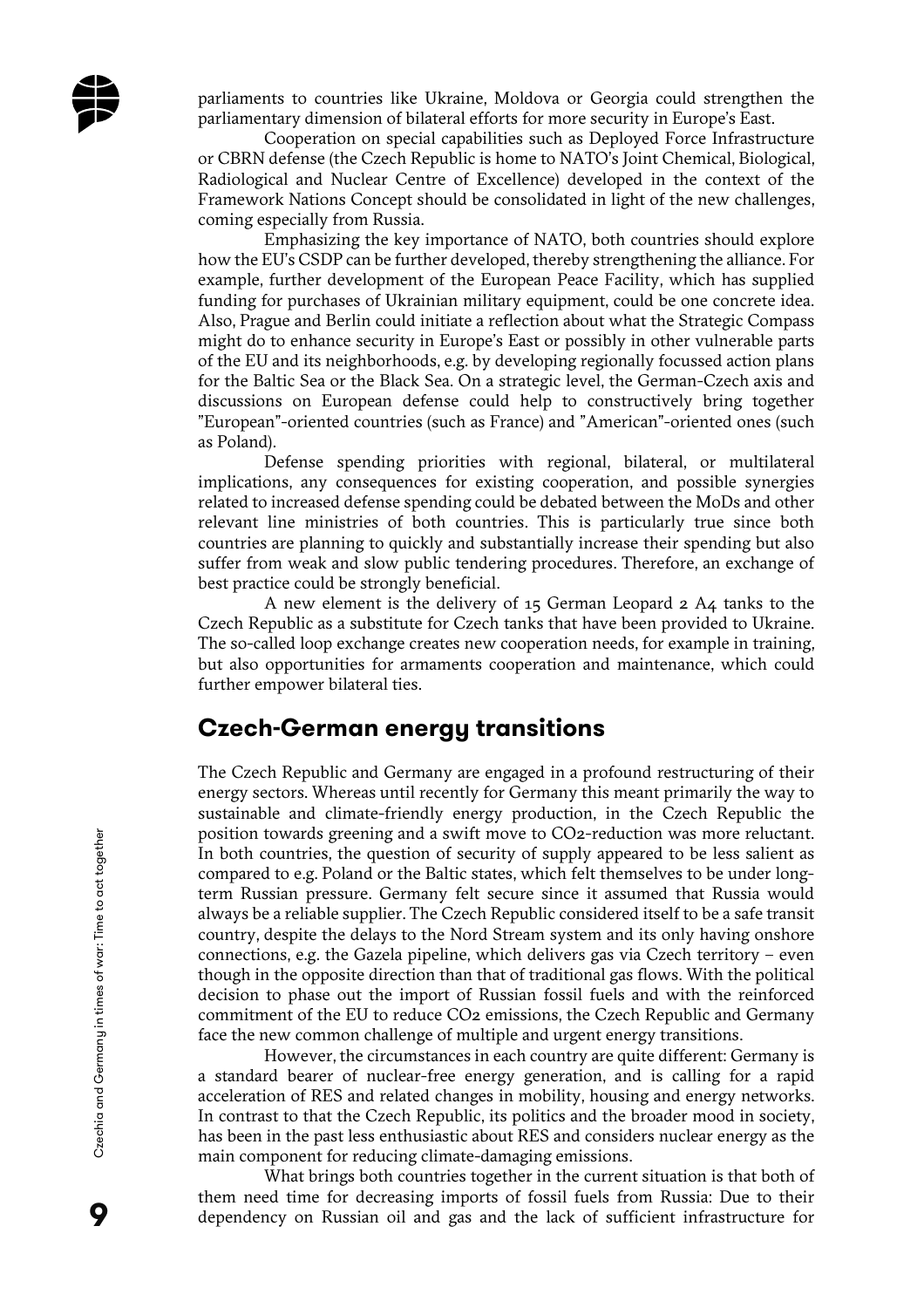diversification, a rapid reorientation is difficult and it would be costly to conduct the transformation now. This, together with traditionally strong infrastructure interconnections opens a variety of opportunities for cooperation and consultation in the field of energy.

Regarding the infrastructure, both countries can extend their cooperation, which started in the 1990s, when Germany became an important transit country for the Czech Republic: for gas from Norway and for oil, which since has reached the Czech refineries from Trieste via the TAL-pipeline and the IKL-system. The Czech Republic is now in talks with Germany on participating in the investments into LNGterminals on the shores of the North Sea or the Baltic Sea (at the same time talking to Poland, which already has an LNG-terminal in Swinoujscie and is going to expand the existing facilities there and in Gdansk).

Czech involvement would not only contribute to the country's energy security, but would also be a signal of cooperation on security of supply in Central Europe on the part of Germany. When it comes to oil imports, Czech efforts to enlarge the capacity of the TAL-pipeline (thus substituting Russian supplies through the Druzhba system) seem to have overcome the difficulties they met with in the past, but the implementation will require time. Therefore the Czech Republic (together with Slovakia and Hungary) was allowed to further import oil via the Druzhba, whereas other member states accepted a ban on Russian oil from the beginning of 2023. Both with regard to oil and gas, political backing is important, hence a reinforced bilateral (or minilateral) dialogue on energy issues within and beyond the Strategic Dialogue and engaging the related line ministries and key companies is highly topical.

Another field of cooperation is the transition to sustainable energy and economies. Here, the geopolitical aspect of renewables and the transition to a climatefriendly energy model, could give impetus to the ongoing processes. Hence, in the Czech Republic the promise of less energy dependence could help reduce aversion towards RES. In this context a series of thematic German-Czech energy fora could be organized and devoted to issues like smart-grids, decentralization of the energy market or energy efficiency in housing and industry as well as the use of hydrogen. They could be embedded in debates about the state of energy security and national diversification strategies in both countries. These fora, but also the dialogue between governments could include mutual communication about objectives and projects planned in the context of the RePowerEU plan, which aims to reduce the energy dependency of the EU on Russia.

In this context, the Czech government of Petr Fiala has publicly pledged to completely cut off all supplies of Russian energy resources within a five-year-term.<sup>2</sup> Due to a high dependence and infrastructural bottlenecks, Prague has been cautious to follow a course of swift embargos on Russian fossil fuels. This, both in reference to the above mentioned debates about the EU oil ban, but also to the gas sector.<sup>3</sup> However, given the current political and energy turbulences, this might be an overly long period of time, which is why the government is also preparing plans for an emergency situation<sup>4</sup> which would necessitate cooperation with neighbors, among which Germany and Poland stand out as the most important ones. Germany seems to be more ambitious, with the objective of a phase-out of Russian gas by 2024. However, long-term contracts of German companies with Gazprom or delays in

<sup>°</sup> Česká televize, "Vláda chce Česko do pěti let vyvléci z "ruské energetické smyčky", 9. 4. 2022, https://ct24.ceskatelevize.cz/domaci/3468597-vlada-chce-cesko-do-peti-let-vyvleci-z-ruskeenergeticke-smycky.

<sup>3</sup> Czechia keeps mum on Russian gas embargo, Euractiv, 10.6.2022,

https://www.euractiv.com/section/energy-environment/news/czechia-keeps-mum-on-russian-gasembargo/ .

<sup>4</sup> Czech Radio, "Czech Republic bracing for potential disruption of gas supplies from Russia", 4. 4. 2022, https://english.radio.cz/czech-republic-bracing-potential-disruption-gas-supplies-russia-8746753.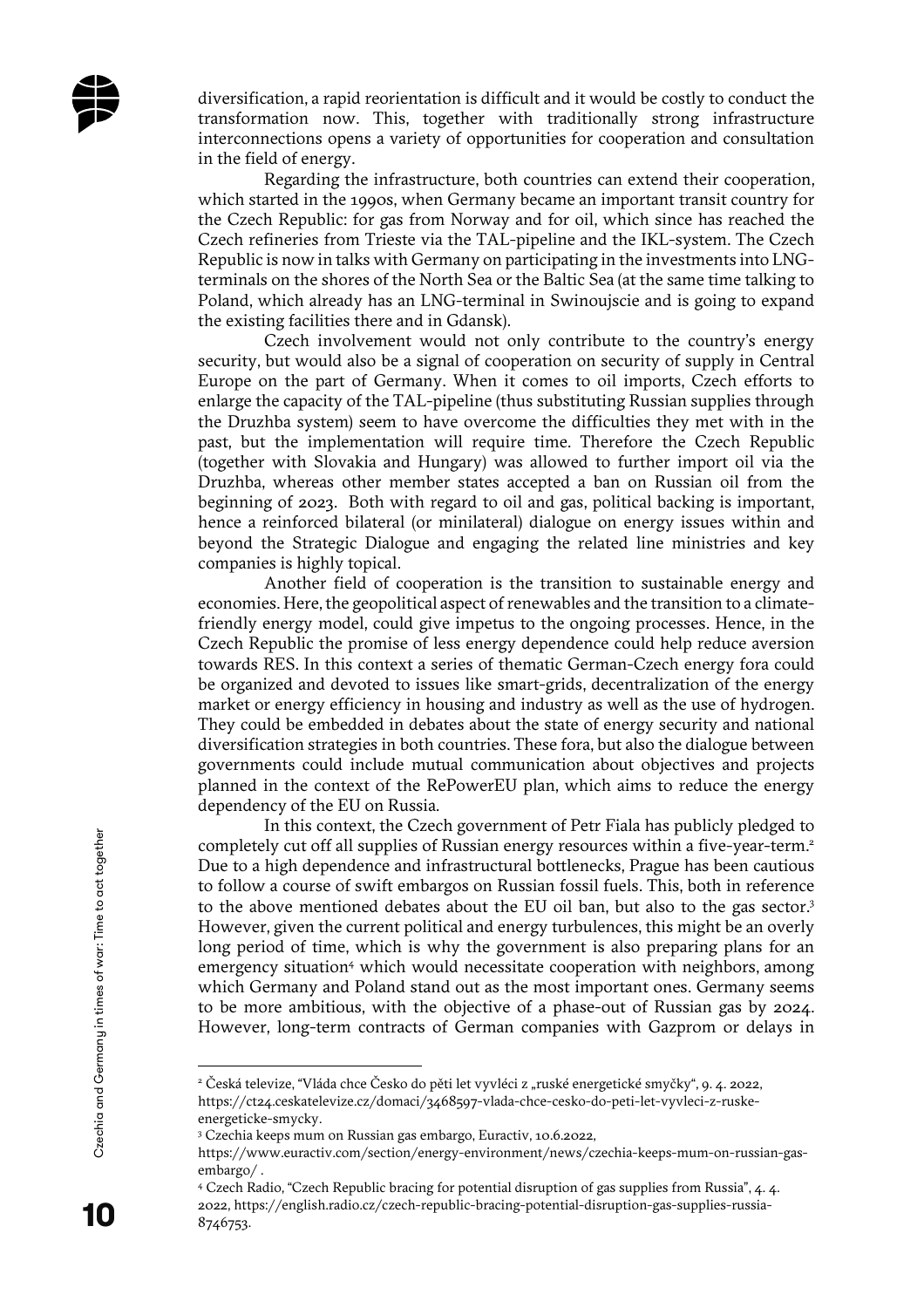building new gas infrastructure, especially LNG-terminals with sufficient capacity, might complicate these plans.

#### **A new European perspective for Ukraine**

The EU is going to play a central role for Ukraine in the future. It is a key political point of reference, a frame for reforms, an outstanding economic partner and, of course, a key factor for the post-war reconstruction. In short, the EU will be an even stronger anchor of stability for Ukraine in the future than it was before the war.

For the EU to live up to this role, it must act credibly, sustainably and proactively. If, once the fighting calms down, it falls back into old patterns and practises indifference, Ukraine will lack a crucial source of consolidation and modernization. The Czech Republic and Germany both have an eminent interest in ensuring that Ukraine can follow a path of reform and Europeanization. What has so far differed in the two countries at the political level is primarily the issue of future EU membership for Ukraine.

The Czech Republic openly advocates meeting Ukraine's (and in the second tier also Moldova's and Georgia's) accession aspirations, i.e., quickly granting the country candidate status for EU membership, so that accession negotiations can begin promptly. It values the symbolism of such a step and giving Ukraine the perspective into the future, even if it wants to stick to the merits-based process of negotiations after that. This is also going to be one of the priorities of the program for the Czech presidency of the Council of the EU. Germany has been more hesitant, pointing to a lengthy process for which there can be no shortcuts, precisely because Ukraine has a large number of deficits, for example concerning rule of law issues or the fight against corruption. Berlin does not want to give Ukraine a bonus for the war, if only to avoid triggering even more resentment about EU policies in the Western Balkan countries, which have long been in a state of stagnation due to a lack of reforms and deficits in rule-of-law or governance. Moreover, Germany also has doubts about whether the EU can absorb more states, especially large ones, without internal reforms (e.g., of the decision-making system or finances). However, the declaration of Chancellor Scholz in Kiev on June 16, where he expressed German support for giving Ukraine and Moldova candidate status was a clear signal that Berlin's position has changed and has taken into account what a tangible European prospect for neighbors means. At the same time, this does not mean that Germany will enthusiastically push for a swift beginning of accession negotiations. Germany belongs to those member states, which will closely look at the fulfillment of the Copenhagen criteria, including the necessity to ensure the internal functioning of the EU.

In view of this, the Czech Republic and Germany should be on guard to ensure that the debate on the candidate status of Ukraine and other Eastern European countries is well-managed. A possible disagreement on enlargement and accession issues between the Czech Republic and Germany should not overshadow their common efforts to provide support for Ukraine. For even if Ukraine (and other Eastern European countries) were to be granted candidate status, this - despite huge symbolic importance - will not necessarily bring about huge imminent practical changes, as the EU (or rather some member states) might be satisfied with having given the status without doing much to give real momentum to the accession process. The situation in the Western Balkans shows that despite candidate status, and even despite opened accession negotiations, years of stalemate can occur. In their dialogue and in the context of the EU, the Czech Republic and Germany should therefore focus in particular on three major sets of issues in support of Ukraine.

First, they should ensure that the EU's future reconstruction plan (as well as other assistance) is geared toward modernizing Ukraine in a way that is compatible with basic EU objectives and in line with its principles and the proceedings of any future EU accession negotiations. With the EU's envisaged focus also on issues such as climate policy or digitalization, there is considerable potential for this. Against this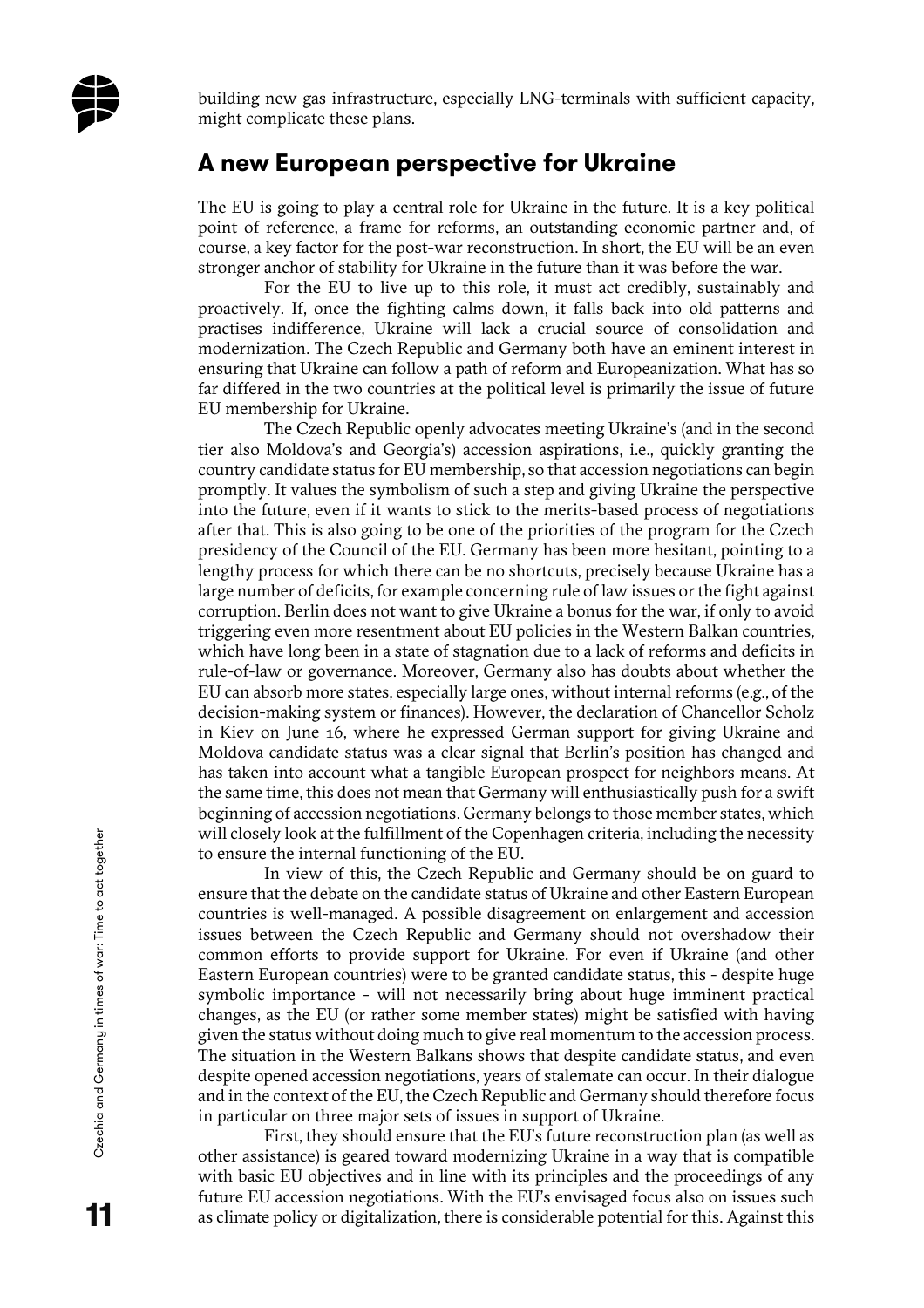backdrop, both countries could coordinate their bilateral aid programs and, after consultation with other European states, set priorities and develop German-Czech projects for future-oriented reconstruction.

Second, the Czech Republic and Germany should work to reform the enlargement process as a whole. Whereas a model of so-called "staged accession", which offers concrete benefits on the way to full-fledged membership and motivates countries to do more and better during the process, has been debated in recent years, offering rapid internal market integration, tailored support funds and sectoral partnerships, could also be an attractive action plan of smaller steps to achieve some quick wins before full membership. Issues of that kind could be advanced during the Czech presidency of the Council of the EU with the involvement of France (which previously held the presidency) as well as Sweden within the trio of presidencies and other member states.

Third, both countries could consolidate the EU's Eastern Partnership focus of "resilience", which it has emphasized in recent years, and enrich it with new elements. This would include, in particular, more integration, innovation and security in energy policy - with elements of EU energy solidarity being applied to Ukraine and Moldova. In addition, there would be issues of cybersecurity or security in the information sphere. In this context, Ukraine, with its experience, would certainly also be an interesting "security producer" for the EU.

#### **Together with a human face**

The field of humanitarian cooperation represents a specific area closely interconnected with the domestic policy in each of the countries, including receiving the refugees and migrants from Eastern Europe, providing shelter to them or access to education or health care and other public services. It also brings along substantial economic costs and challenges, as particularly visible in the Czech Republic where the issue has started to be quickly politicised and instrumentalised for political and other gains by the populist forces.

It is necessary to acknowledge that both countries have a different starting point for the debate. Germany, has long standing experience in dealing with asylum seekers and the integration of migrants from different parts of the world, notwithstanding the many challenges Germany still faces in this area and of course a more and more critical public opinion after the huge wave of migration in 2015. In the context of the war in Ukraine, Germany was not a country of first arrival but rather of final destination for refugees from Ukraine. Czechia, on the other hand, had a strong tradition of Ukrainian labour migration and to some extent also practical integration due to the smaller language barrier. On the other hand, the domestic debate about migration has been profoundly shaped by the 2014-15 so-called *migration crisis*, which deeply polarised the domestic discourse and seemingly caused a lot of antipathy towards newcomers.

However, after 24 February Czechia administered more than 350,000 temporary protection mechanisms for Ukrainians and offered shelter to those fleeing the war zones.<sup>5</sup> An immense and unexpected wave of solidarity and support has been evident across the country and demonstrated in civil society, which outdid the state capacities when it came to the immediate response to the crisis. The state took a particularly long time to mobilise its resources and relied for a long time on civic engagement and management of the refugee wave on the local and regional level, which caused frustration and criticism from part of the Czech society and political class.

In Germany, on the other hand, the state capacity - including on the regional level - has been traditionally much stronger and the wave of newcomers was much

<sup>5</sup> Ministerstvo vnitra, Uprchlici prchajici pred valkou, 25. 5. 2022, Twitter, https://twitter.com/vnitro/status/1529356596777611266.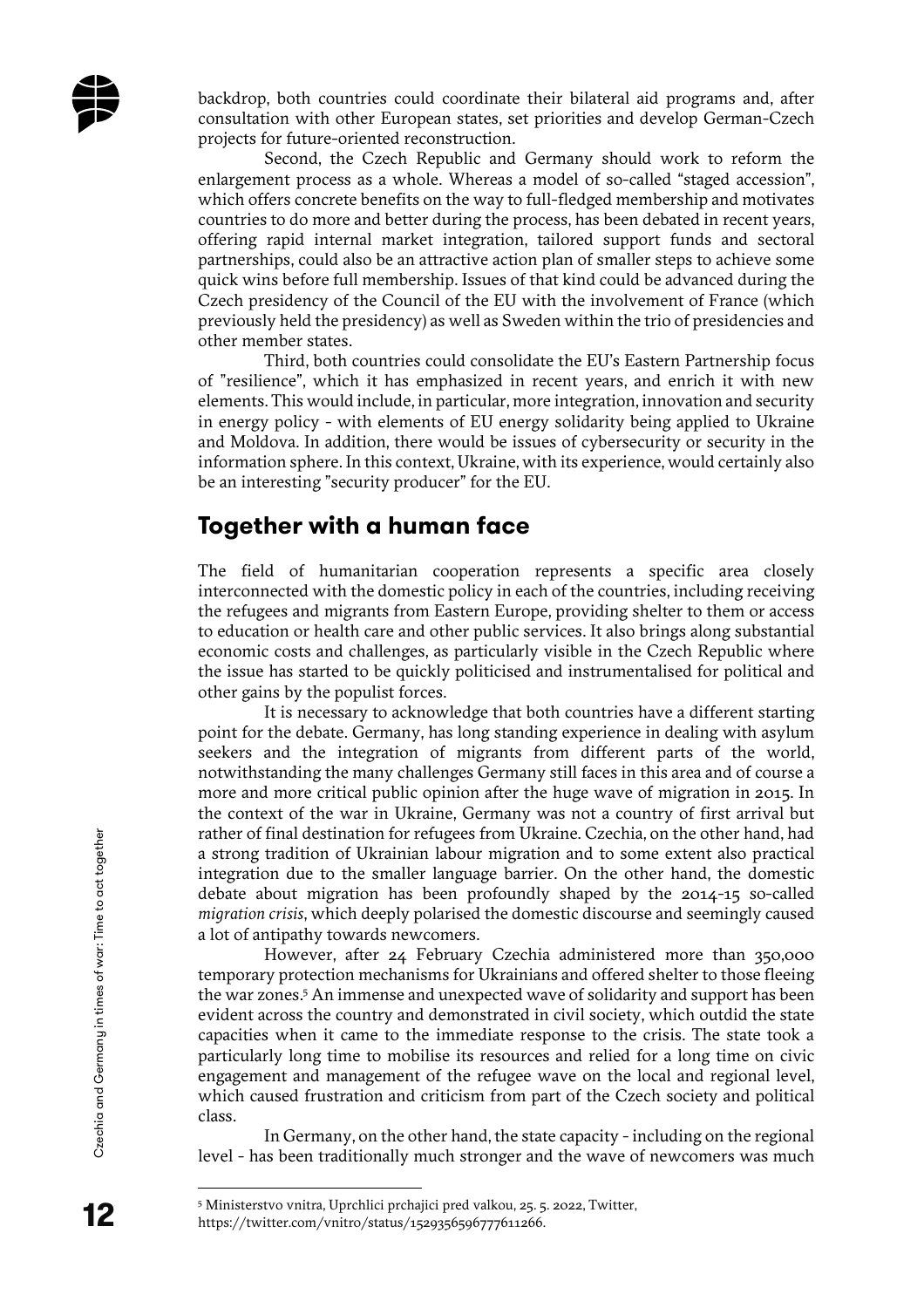less intense than it was in the Czech Republic, whose resources and absorption capacity remain much weaker. The debate in Germany has also been more inclusive towards Russian and Belarusian passport holders asking for shelter. In the Czech Republic, after some hesitance, the restrictive stance was reversed at least for the civil society, independent media representatives or political refugees.<sup>6</sup> The same as in its neighboring country, German public opinion has mobilised enormously in support of the just defense of Ukraine and those fleeing the war, especially since mostly women and children have arrived to both countries.

The field of humanitarian support provides an enormous opportunity for closer cooperation on a cross-border level, exchange of best practice and know-how not only when it comes to the immediate needs, but also the later process of societal integration. This, especially since the Czech state is still only fine-tuning its response to the longer-term integration of the Ukrainian community and it often lacks the practical knowledge and information about how to organise the process, given also that many historical integration attempts have been rather weak and organic on the societal level, often driven by local and regional administrations.

Last but not least, both partners should also strive for sound management of the overall situation and integration of the refugees since it could otherwise lead to the rise of populism, societal polarisation and/or the spread of anti-Ukrainian sentiment, especially based on socio-economic factors and financial problems, which both (but particularly Czechia) are experiencing in regard to the high levels of inflation, increasing levels of poverty or the slowing economic growth and potential in the future.<sup>7</sup> This is also why Czechia was the only EU country so far to ask for help from the EU's Asylum Agency (EUAA) with the challenge and management of the refugee crisis.<sup>8</sup> However, there should be much more help from the EU institutions and other less affected EU members to share the burden, which leads on to the issue of reforming the EU's migration and asylum policies, which is currently ongoing and which both countries should proactively shape.

#### **Future of post-war Ukraine**

There are at least two major issues that are relevant for post-war developments in Ukraine and Russia. First is the post-conflict reconstruction of Ukraine and the financial investment in the restoration of its prosperity; second is the establishment of an effective justice mechanism which can hold the perpetrators of war crimes and other violations against Ukraine's sovereignty and territorial integrity to account.<sup>9</sup>

In both areas, Czechia and Germany might relatively easily find common ground and help each other to empower common European efforts in these fields. The European Commission has already presented its financial programme

<sup>6</sup> Ministerstvo zahranicnich veci CR, "Vlada na navrh MZV schvalila program pro ohrozene obcany Ruska a Beloruska", 18. 5. 2022,

https://www.mzv.cz/jnp/cz/udalosti\_a\_media/tiskove\_zpravy/vlada\_na\_navrh\_mzv\_schvalila\_pr ogram\_pro.html.

<sup>7</sup> CTK, "Vlada navrhuje zprisnit pravidla pro docasnou ochranu uprchliku z Ukrajiny", 18. 5. 2022, https://www.ceskenoviny.cz/zpravy/vlada-navrhuje-zprisnit-pravidla-pro-docasnou-ochranuuprchliku-z-

ukrajiny/2207904?utm\_campaign=abtest198\_novy\_panel\_sluzeb\_varAA&utm\_medium=zboxiku&utm\_source=www.seznam.cz.

<sup>8</sup> Aneta Zachová, "Czechia only country to ask EU asylum agency for help with Ukrainian refugees", Euractiv, 24. 5. 2022, https://www.euractiv.com/section/politics/short\_news/czechia-only-countryto-ask-eu-asylum-agency-for-help-with-ukrainian-

refugees/?utm\_source=piano&utm\_medium=email&utm\_campaign=21349&pnespid=reY9DDtbbbN E3aWf\_GSuSoKJohvxT5hsLbHinOBy8R1m0SL8yyfurYCVGjKu80WMnrQJs5JMRw

<sup>9</sup> EUObserver, "First Russian sentenced for war crimes in Ukraine", 23. 5. 2022,

https://euobserver.com/tickers/155028?utm\_source=euobs&utm\_medium=email.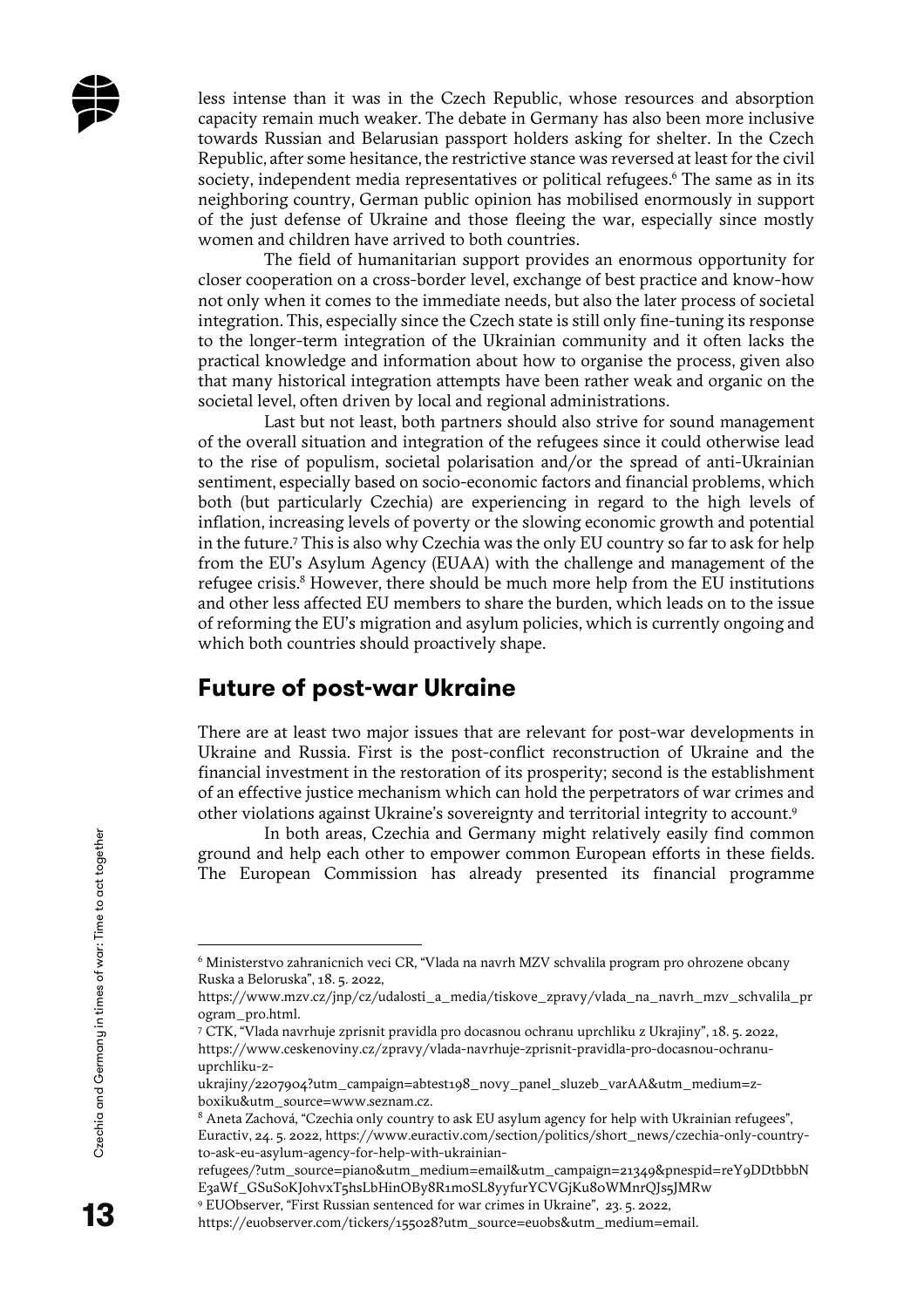#RebuildUkraine,<sup>10</sup> which should be co-managed by the Ukrainian and EU authorities. The planned resources should reach between 500 and 600 billion EUR,<sup>11</sup> even if it is still unclear that these resources will suffice, taking into consideration that the war is still ongoing and causing additional damage. Also, it is too difficult to estimate the real costs since many of the areas are still under Russian occupation and conflict is likely to return there once again during the Ukrainian liberation efforts.

Closely interconnected with that lies the question of where the money should come from. Several EU members, including Slovakia and the Baltic states, have proposed that the frozen assets of the Russian Federation - namely from the foreign reserves of the National Bank of around 300 billion in EUR and USD - should be employed.<sup>12</sup> However, there is still going to be a rather lengthy discussion, on which the EU-27 will need to find a united voice. This is essential since the EU and the Commission will need to prepare a financial and legal framework,<sup>13</sup> which is going to be necessary to protect the new scheme from criticism and legal battles. The Czech Republic and Germany should be closely involved in the process.

Czechia is already strongly engaged in cooperation with Ukrainian authorities, including in the defense sector since it is getting contracts for the repair of tanks and other military vehicles, often provided by the Czechs. Germany, on its own, has been a long-term economic partner and significant investor in Ukraine in several fields of the economy, including energy, agriculture or industry and services. In addition, it is essential to see the mutual interconnection of the Czech and German economies, which constitute strong grounds to believe that for the post-war reconstruction the Czech-German tandem might be well-prepared to be engaged. This is true in terms of the political alignment as well as the economic power and readiness to work on this issue with sufficient Western investment, which should be coming from the EU and the United States. It is in both Czech and German interests that there is a strong and united Western response and not a transatlantic fragmentation when it comes to the reconstruction plan. The Czech presidency of the Council of the EU, which is planning to host a donor conference together with the United States for the reconstruction of Ukraine could provide solid ground for ensuring this.

Secondly, the judicial mechanism for punishing perpetrators and war criminals is another major field where Czechia and Germany might strive toward closer cooperation, especially when it comes to sharing know-how and promoting a common European response to what many call a "genocide".<sup>14</sup> Germany has a long and tragic history of post-totalitarian transformation of society and investigating war criminals. Czechia, itself has been one of the active members involved in the universal jurisdiction in the case of Belarus as well as Russian crimes in Ukraine. Therefore, it already has some experience with holding the perpetrators of crimes

<sup>12</sup> Andrew Rettman, "Russia's \$300bn on table in EU talks on war repairs", EUObserver, 23. 5. 2022, https://euobserver.com/world/155034?utm\_source=euobs&utm\_medium=email <sup>13</sup> Wester van Gaal, "EU aims to seize Russian assets amid legal unclarity", EUObserver, 24. 5. 2022,

prevent/?fbclid=IwAR0YLdP9hOA6SUf2rcEUjtDkMJS5Rnxld8joR8-vRjcsDLhQuHxkagGq0Bg.

<sup>&</sup>lt;sup>10</sup> János Ammann, "EU Commission proposes Ukraine reconstruction platform", Euractiv, 19. 5. 2022, https://www.euractiv.com/section/economy-jobs/news/eu-commission-proposes-ukrainereconstruction-platform/.

<sup>&</sup>lt;sup>11</sup> The Ukrainian President Volodymyr Zelenskiy mentioned at least 500 billion USD that will be necessary for the post-war reconstruction of Ukraine. We are Ukraine, "Frozen Russian assets should pay for Ukraine's \$500 billion reconstruction — Volodymyr Zelenskyy, President of Ukraine", 24. 5. 2022, https://www.weareukraine.info/frozen-russian-assets-should-pay-for-ukraines-500-billionreconstruction-volodymyr-zelenskyy-president-of-ukraine/?utm\_source=piano-

esp&utm\_medium=email&utm\_campaign=20819&pnespid=tbt3DzQfOb8Eh\_Gbti\_uF4iWuQ.wXplr ILmxmfIx8B9mmgwjRMxJQAIZsUSMEfum84.mLJfORA.

https://euobserver.com/ukraine/155040?utm\_source=euobs&utm\_medium=email.

<sup>&</sup>lt;sup>14</sup> New Lines Institute and Raoul Wallenberg Centre for Human Rights, "An Independent Legal Analysis of the Russian Federation's Breaches of the Genocide Convention in Ukraine and the Duty to Prevent", May 2022, https://newlinesinstitute.org/russia/an-independent-legal-analysis-of-therussian-federations-breaches-of-the-genocide-convention-in-ukraine-and-the-duty-to-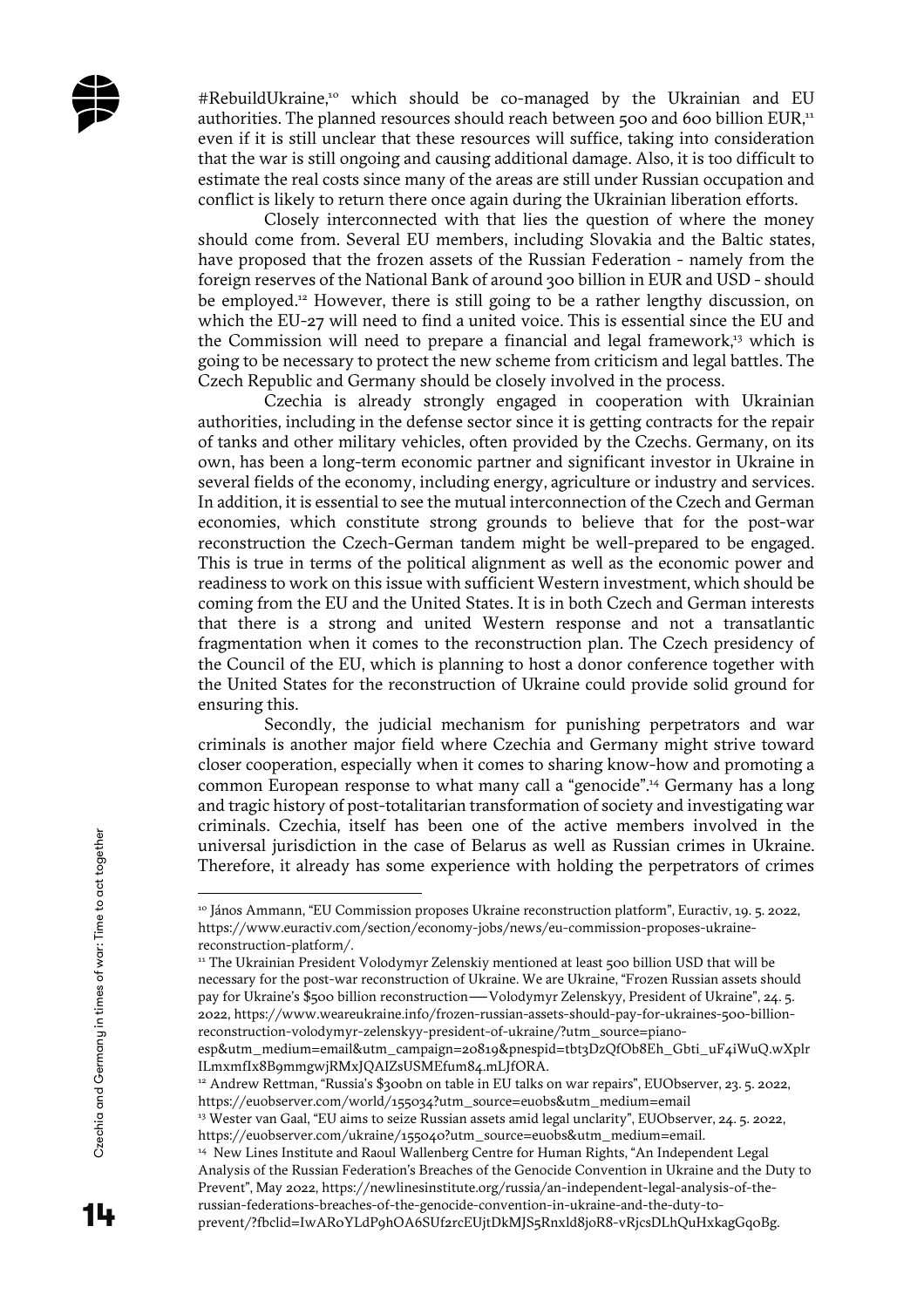against democracy and human rights to account. Even if it is going to be difficult to investigate each criminal case of which there might be thousands (if not more), $15$  it is still worth formulating and implementing a common Western response to the criminal activities operational. For that, it is crucial to avoid fragmentation and to focus on pooling resources for a more efficient system.

The last several years of prosecution of the crimes against democracy and human rights in Belarus might serve as an example, in which both Czech, German as well as Polish and Lithuanian authorities were involved over time. A crucial component of the efforts is the documentation of criminal activity and providing solid evidence, which requires not only capacity and financial resources, but also a common framework and strong presence on the ground. The French authorities were one of the first to send a team to Ukraine to help to coordinate these efforts, however, it should be in the common interest of both Czechia and Germany to be involved and to push for a common European and Western engagement in this area and the restoration of justice in Europe after the war.

## **Instead of conclusions: How to deal with Russia in the future**

The debate on individual policy areas illustrates the complexity of the situation with which Czech-German relations have to cope given the Russian war against Ukraine and its consequences. Many of the issues reach far beyond their combined potential and affect the EU as well as the wider West as such. The outcome of the war in Ukraine, the way in which the EU and NATO have responded and will react to Russia's aggression, and the future relations of the European and transatlantic organizations are key factors for the future of the Western community. Hence, discussing the above mentioned questions, the Czech Republic and Germany should be aware of the strategic dimensions of their interaction.

Within the West, and certainly also in Czech-German debates, the shape of future relations with Russia might become a serious point of contention. In other words: Whereas the war has acted as a catalyst of Western unity, the post-war situation might bring a return of the question of how to appropriately deal with Russia. Some countries including Poland or the Baltic states will call for a complete political and economic disconnect from Russia, accompanied by upgraded deterrence and defense and an enhanced policy of containment.<sup>16</sup> Others will ask for a critical dialogue or congagement-style relations, with residual elements of cooperation or inclusion of Russia in a future "European security order". In this context, Germany and the Czech Republic could follow different paths, when looking at their current positions vis-à-vis the conflict, which it is desirable to prevent.

According to the dominant attitude in the Czech Republic, Putin's regime is no longer a credible partner and it is not possible to have any business-as-usual after the war. The mainstream in the country is of the opinion that it is not only necessary to return all occupied territories after 24 February 2022, but also the Donbas and Crimea and to possibly go beyond that. The 9/11 effect of the war on Czech society and the political class is often translated into a strong hand against Putin's regime and the cutting of all ties with the country, including in sensitive sectors such as energy. For many in CEE, this is an opportunity to get rid of a weakened Kremlin and push for deeper change in Russia.

<sup>15</sup> Interfax Ukraine, "Prosecutor General of Ukraine announces 13,000 cases related to Russian war crimes", 24. 5. 2022, https://en.interfax.com.ua/news/general/834413.html.

<sup>&</sup>lt;sup>16</sup> Anne Applebaum, "The War Won't End Until Putin Loses", The Atlantic, 23. 5. 2022,

https://www.weareukraine.info/the-war-wont-end-until-putin-loses-ann-applebaum-for-theatlantic/?utm\_source=piano-

esp&utm\_medium=email&utm\_campaign=20819&pnespid=qbc4BjkZJKcTgOLJvmyvEZ7cpxKoDcFo cennmrI3oxRmjD.sCNRPs10qJ8hVVpI5872Gaq9Ztw.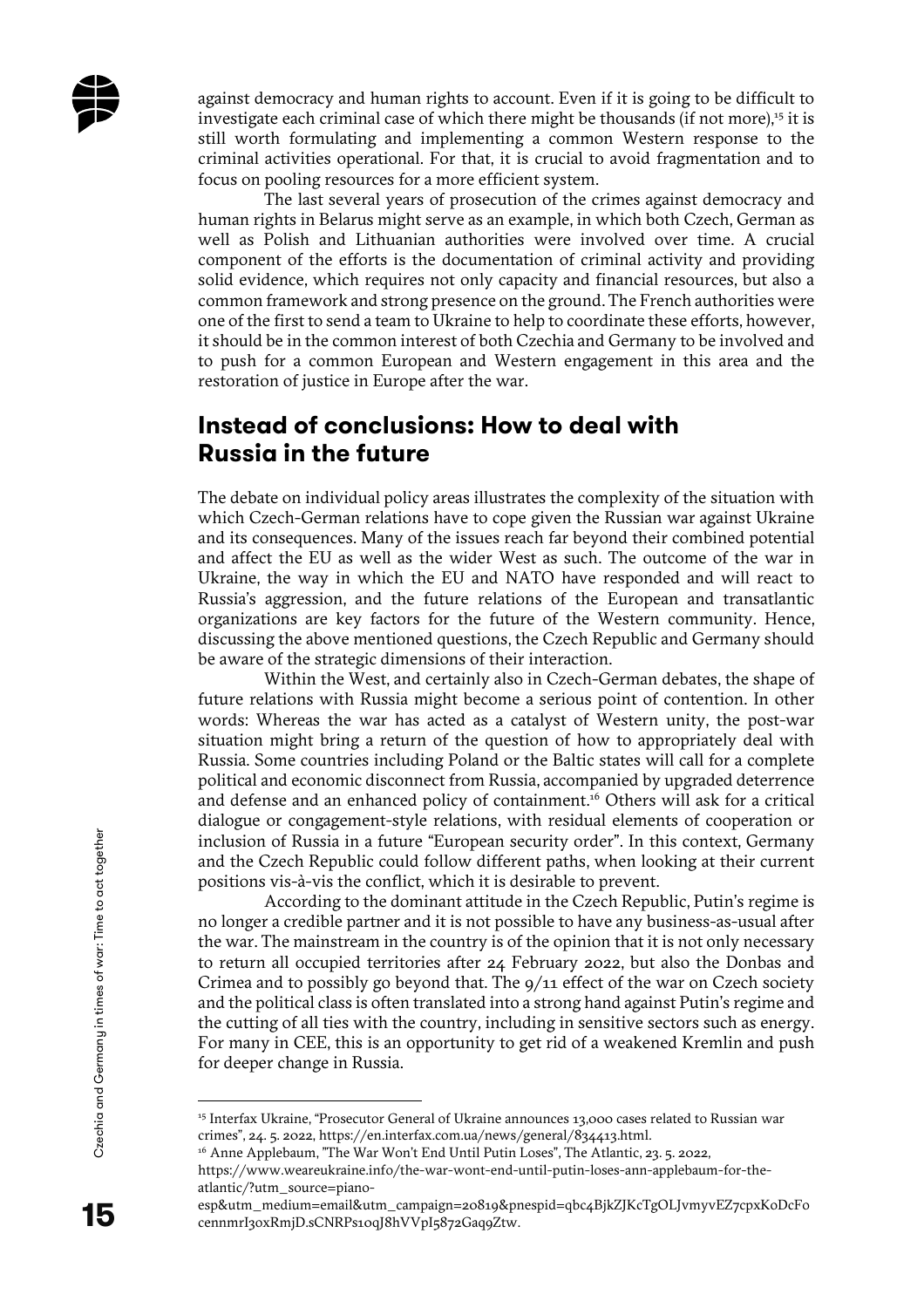

Germany, on the other hand, might lean towards a more pragmatic stance. Even though there will be no return to the level of ambition of the old German-Russian partnership, there might still be a line of argument that starts from the assumption that Russia, even though it is a destructive rival of the West, cannot be ignored - due to its sheer potential, its global role and its place on the European map. An early indication of this might be talks about finding "face-saving" exit strategies for Moscow: Whereas they are dominant in France, Austria or elsewhere in the Western part of the EU, such ideas are also present in the political class in Berlin and in German society. Taking into consideration that many German companies put their businesses and investments in Russia only on hold, and are generally waiting for what comes next in relations between the West and Russia, the prospect of a possibly far-reaching detachment also in economic relations is highly unlikely. In the political realm, particularly the strong German tradition of détente and the preference for non-escalation and dialogue, might favor an attitude, which despite or indeed because of Russia's behaviour will opt for resuming a dialogue with Russia about peace, stability and the future security order in Europe.

Bearing this all in mind, the Czech-German dialogue should also focus on the prospects of EU and NATO relations with Russia and the East. Will and should there be a common EU Eastern policy? What place (if at all) will and should Russia have in Europe's future "architecture"? How can European partners ensure a strong US presence on the continent, and how can the US contribute to stability and resilience in Europe beyond defense and military issues? Maybe both countries will be able to work out a kind of mini-strategic-compass, i.e. a set of common initiatives and shared assessments, which might help advance EU and NATO policies, but which could also contribute to overcoming regional differences among the Western and Eastern part of the EU.

To achieve this, the Czech-German dialogue should also be understood as part of a broader Central European and EU debate on security and the prospects of relations with Russia and Eastern Europe. Therefore, both countries should also invite other partners from the region to their debates and use existing minilateral formats or create new formats, in which these issues can be debated.